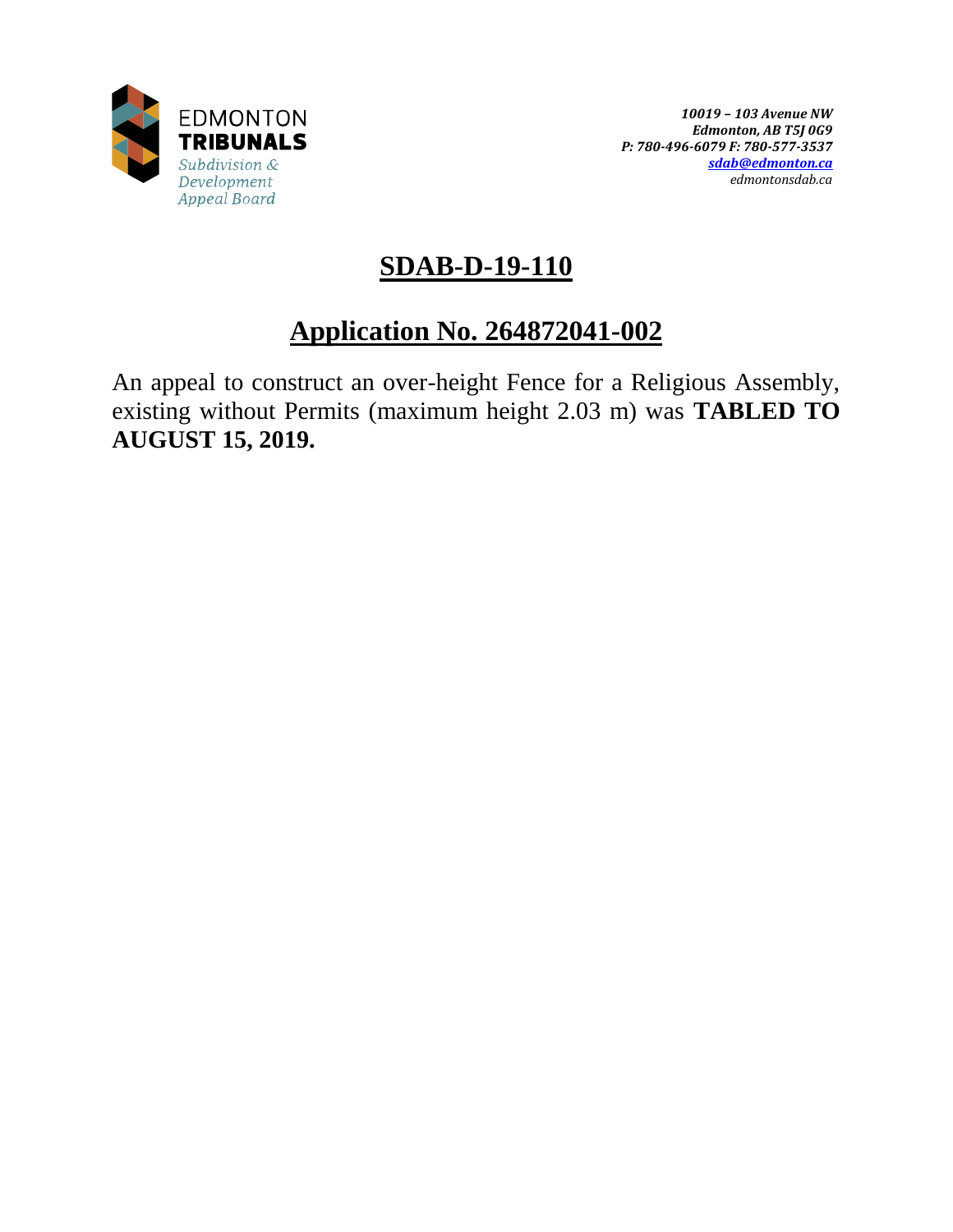

Date: July 31, 2019 Project Number: 314488677-001 File Number: SDAB-D-19-108

## **Notice of Decision**

[1] On July 18, 2019, the Subdivision and Development Appeal Board (the "Board") heard an appeal that was filed on **June 24, 2019**. The appeal concerned the decision of the Development Authority, issued on June 19, 2019, to refuse the following development:

## **Install one (1) Freestanding Off-premises Sign (PATTISON | SPECTRUM 4 ENTERPRISES LTD.).**

- [2] The subject property is on Plan RN46 Blk 40 Lots 15-16, located at 12425 118 Avenue NW, within the (CB1) Low Intensity Business Zone. The Main Streets Overlay and the West Ingle Area Redevelopment Plan apply to the subject property.
- [3] The following documents were received prior to the hearing and form part of the record:
	- A copy of the Development Permit application with attachments, proposed plans, and the refused Development Permit;
	- The Development Officer's written submission;
	- The Appellant's reasons for appeal and attachments; and
	- One email in opposition to the proposed development.
- [4] The following exhibit was presented during the hearing and forms part of the record:
	- Exhibit  $A Spesaking$  notes submitted by the Appellant.

## **Preliminary Matters**

- [5] At the outset of the appeal hearing, the Presiding Officer confirmed with the parties in attendance that there was no opposition to the composition of the panel.
- [6] The Presiding Officer outlined how the hearing would be conducted, including the order of appearance of parties, and no opposition was noted.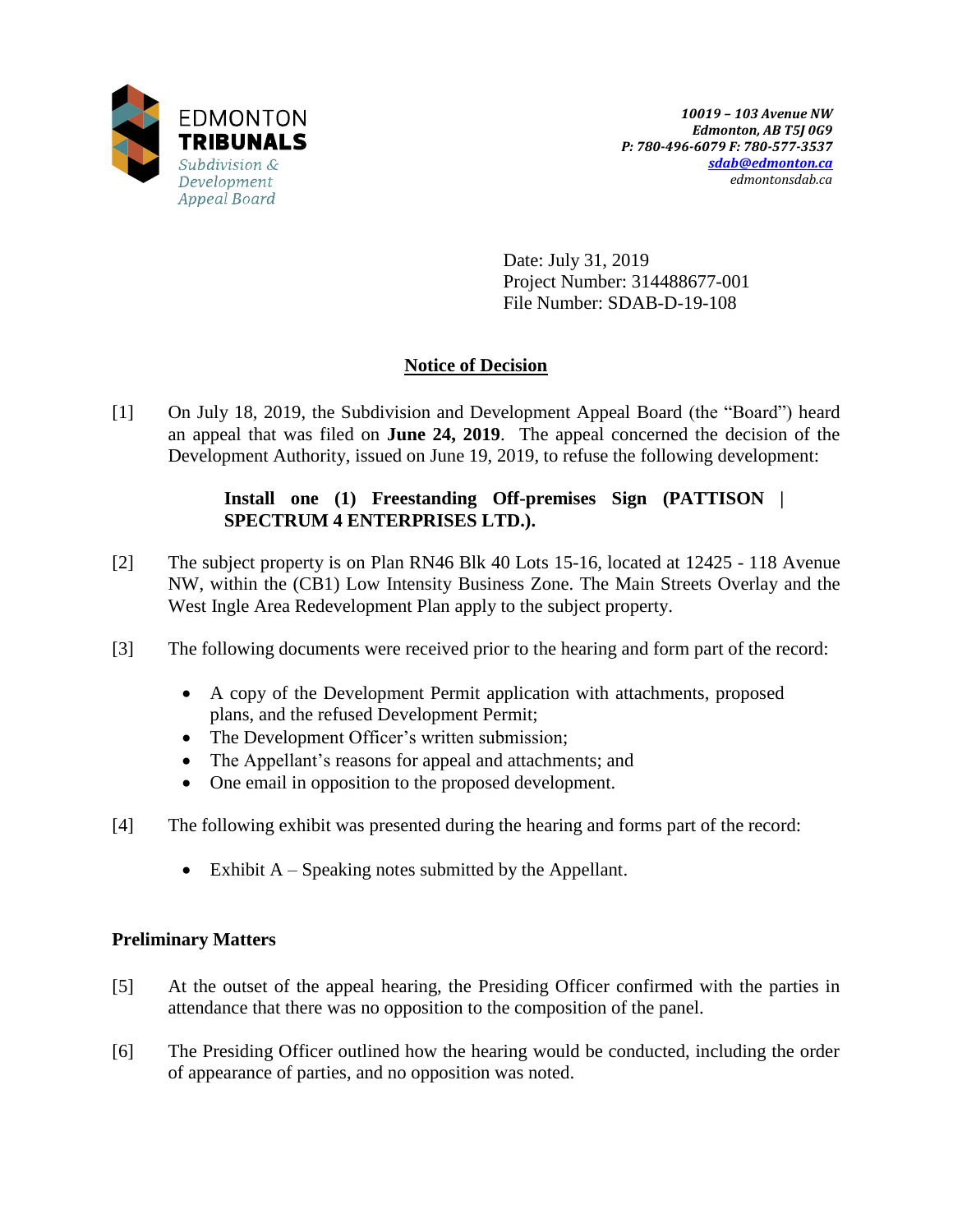[7] The appeal was filed on time, in accordance with section 686 of the *Municipal Government Act*, RSA 2000, c M-26.

#### **Summary of Hearing**

- *i) Position of the Appellant, Mr. M. Caney, representing Pattison Outdoor Advertising:*
- [8] Pattison Outdoor Advertising has had an off-premises advertising sign at the subject location since 1995. Since then, all of the development permit applications were successfully renewed with the exception of the most recent application that expired on December 4, 2011. The previous development permit expiry went undetected by both Pattison Outdoor Advertising and the City until earlier this year when it was brought to his attention by the City.
- [9] An application was subsequently made to renew the development permit for the existing sign but was refused by the Development Officer because of an excess in the maximum allowable height and a deficiency in the minimum required separation distance from a freestanding sign on the subject site and an off-premises sign on an adjacent property.
- [10] This sign was erected in the 1990s at what was considered to be the standard sign height of 8.0 metres. The maximum sign height was reduced to 6.0 metres when the Main Streets Overlay was adopted.
- [11] A photograph was referenced to illustrate that the sign is located in the parking lot of the main tenant of the site (Burger Baron). Reducing the height of the sign will increase the risk that the catwalk for the sign will potentially interfere with vehicles or delivery trucks passing underneath it. The cost to reduce the height of the sign is close to \$10,000 which will require removal of the head of the sign, removal of a two-metre section of the pole and then re-welding the connection plate.
- [12] An overhead diagram was referenced to illustrate the location of the other freestanding off-premises sign referenced by the Development Officer to be approximately 70 metres away from the existing sign. Both signs cannot be seen by commuters at the same time. One sign targets commuters on 118 Avenue while the other targets commuters travelling south on 124 Street. The sign on 124 Street has existed since 2005. In the opinion of the Development Officer, the deficiency in separation distance between the signs contributes to the proliferation of signs in this area.
- [13] The development permit was also refused because of a deficiency in the minimum required separation distance from the existing Burger Baron on-premises sign. The site plan was referenced to illustrate that the site is only 45.79 metres in length and due to the lot size and utilization of the site there are no other suitable locations for the off-premises sign that would not interfere with delivery trucks, parking stalls or the flow of traffic into and out of the lot.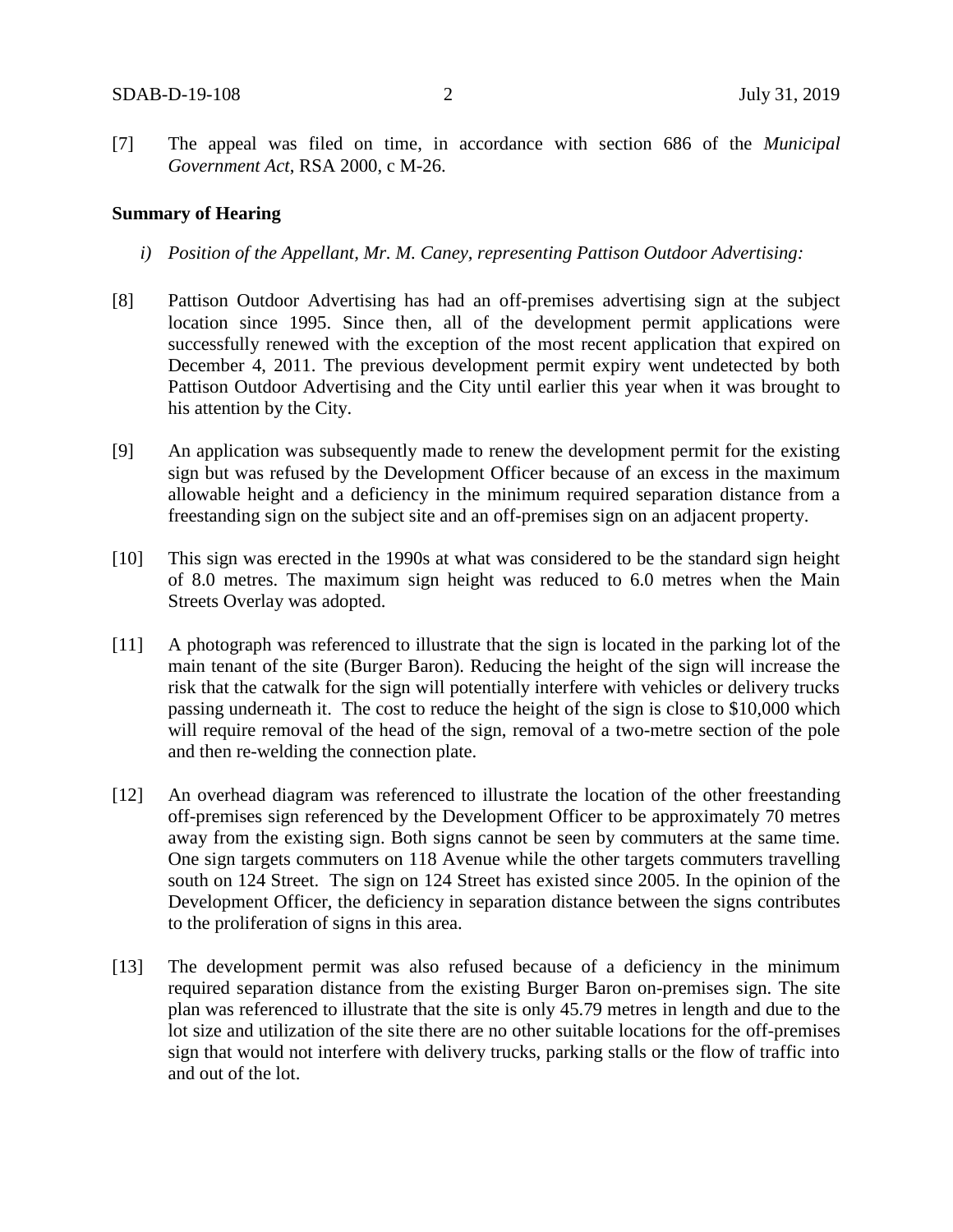- [14] Photographs of the site dating back to 2012 were referenced to illustrate that no material changes have been made to the subject site. Therefore, allowing the sign to remain at the current location as it has for the past 20 years will not change or cause any negative impact on neighbouring properties or residents.
- [15] All of the recommended conditions of the Development Officer have been reviewed and are acceptable.
	- *ii) Position of the Development Officer, Ms. K. Mercier:*
- [16] Ms. Mercier did not attend the hearing but provided a written submission that was considered by the Board.
	- *iii*) Position of an affected property owner in opposition to the proposed development, Mr. Y. *Behnamian*:
- [17] Mr. Behnamian sent an email and attended the hearing because he was under the assumption that the development permit application was to erect a new sign at this location. However, after speaking with the Appellant and the Board Officer who clarified that the development permit application was required to allow the existing sign to remain at this location, he advised the Board that his opinion was neutral and that he was not opposed to allowing the sign to remain as it exists.

### **Decision**

- [18] The appeal is **ALLOWED** and the decision of the Development Authority is **REVOKED**. The development is **GRANTED** as applied for to the Development Authority, subject to the following **CONDITIONS**:
	- 1. The development permit expires on **August 2, 2024**.
	- 2. The proposed Freestanding Off-premises Sign shall comply in accordance with the approved plans submitted.
	- 3. The intensity of exposed bulbs on a Sign, excluding Digital Signs, shall not exceed 1100 lumens. (Reference Section 59.2(4)).
- [19] In granting the development, the following variances to the *Edmonton Zoning Bylaw* are allowed: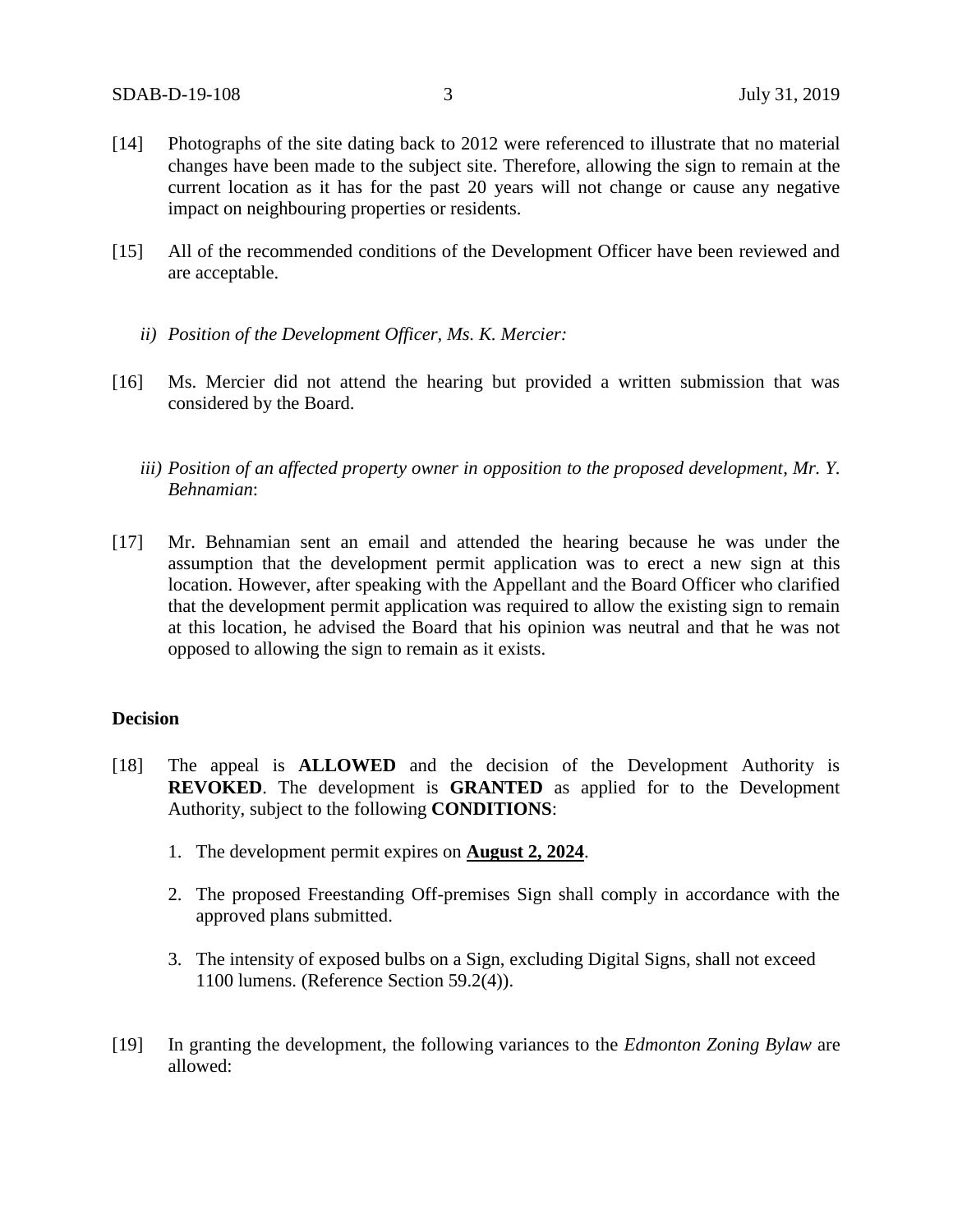- 1. The maximum allowable Height of 6.0 metres for a Freestanding Sign as measured from Grade to the top of the Freestanding Sign per section 819.5(2)(a) is varied to allow an excess of 1.9 metres, thereby increasing the maximum allowed Height to 7.9 metres.
- 2. The minimum required separation distance from Digital Signs greater than 8.0 square metres or Off-premises Signs less than 20 square metres by 100 metres per schedule  $59E.3(2)(g)$  is varied to allow a deficiency of 30 metres, thereby decreasing the minimum required separation distance to 70 metres.
- 3. The minimum required radial separation distance of 45 metres from any other Sign Use that is a Freestanding Sign on the same Site per section 59.2(21) is varied to allow a deficiency of 22.7 metres, thereby decreasing the minimum required radial separation distance to 22.3 metres.

#### **Reasons for Decision**

- [20] A Freestanding Off-premises Sign is a Discretionary Use in the (CB1) Low Intensity Business Zone.
- [21] The Development Authority refused the proposed development because it does not comply with three development regulations contained in the *Edmonton Zoning Bylaw.*
- [22] The Board finds that the proposed Sign will not result in a proliferation of Signs and grants the required variances for the following reasons:
	- a) The Main Streets Overlay that limits the maximum allowable Height of a Freestanding Sign to 6.0 metres was adopted after the subject Sign was constructed. The 8.0-metre high Sign has existed at this location for over 20 years without any known complaints.
	- b) Based on a review of the photographic evidence provided, the subject Sign is located on 118 Avenue and the closest existing Off-premises Sign that is located 70 metres away is located on 124 Street. Therefore, the Signs are not visible to commuters at the same time.
	- c) The Appellant considered options for relocating the subject Sign on the subject Site but because the lot is only 45.79 metres in length, there were no other suitable locations that would not interfere with the operation of the business, delivery trucks, parking stalls and the flow of traffic into and out of the lot.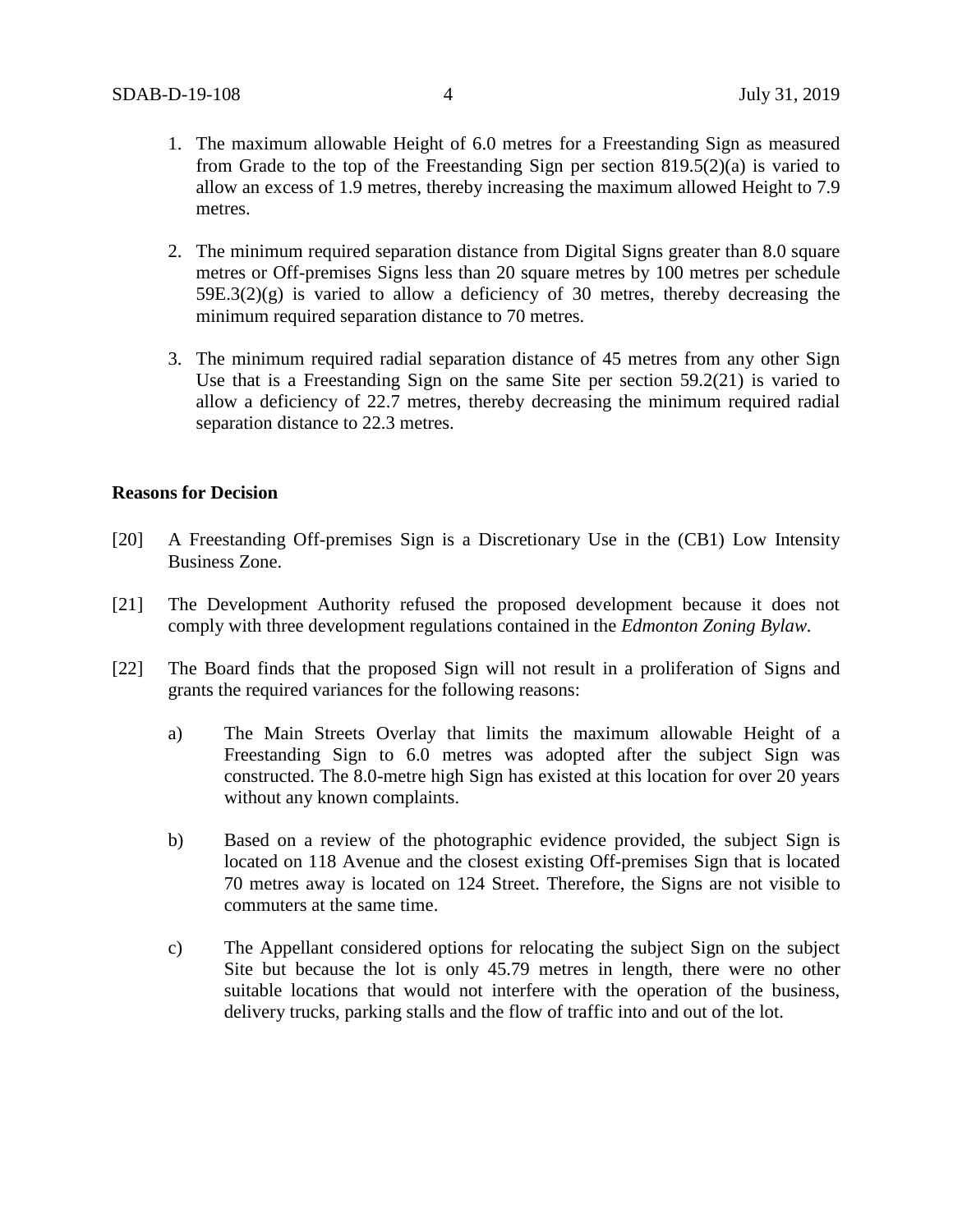- d) Based on a review of the photographic evidence provided, no material changes have been made to the Site. The Board also notes that the closest Off-premises Sign located on 124 Street was constructed in 2005 and has remained as-built since that time.
- e) The Board acknowledges one email in opposition to the proposed development received from an adjacent property owner who also attended the hearing. After receiving clarification that the development permit application was required to allow the subject Sign to remain as it exists, he advised the Board that his opinion regarding the sign was neutral.
- f) The Appellant is agreeable to the imposition of all of the recommended conditions provided by the Development Officer.
- [23] Based on all of the above, the Board finds that the proposed development with the conditions imposed is reasonably compatible with the neighbourhood and is of the opinion that granting the required variances will not unduly interfere with the amenities of the neighbourhood nor materially interfere with or affect the use, enjoyment or value of neighbouring parcels of land.

Ms. G. Harris, Presiding Officer Subdivision and Development Appeal Board

Board Members in Attendance: Ms. K. Cherniawsky, Mr. C. Buyze, Ms. L. Gibson, Mr. J. Jones

cc: City of Edmonton, Development & Zoning Services – Ms. K. Mercier / Mr. H. Luke